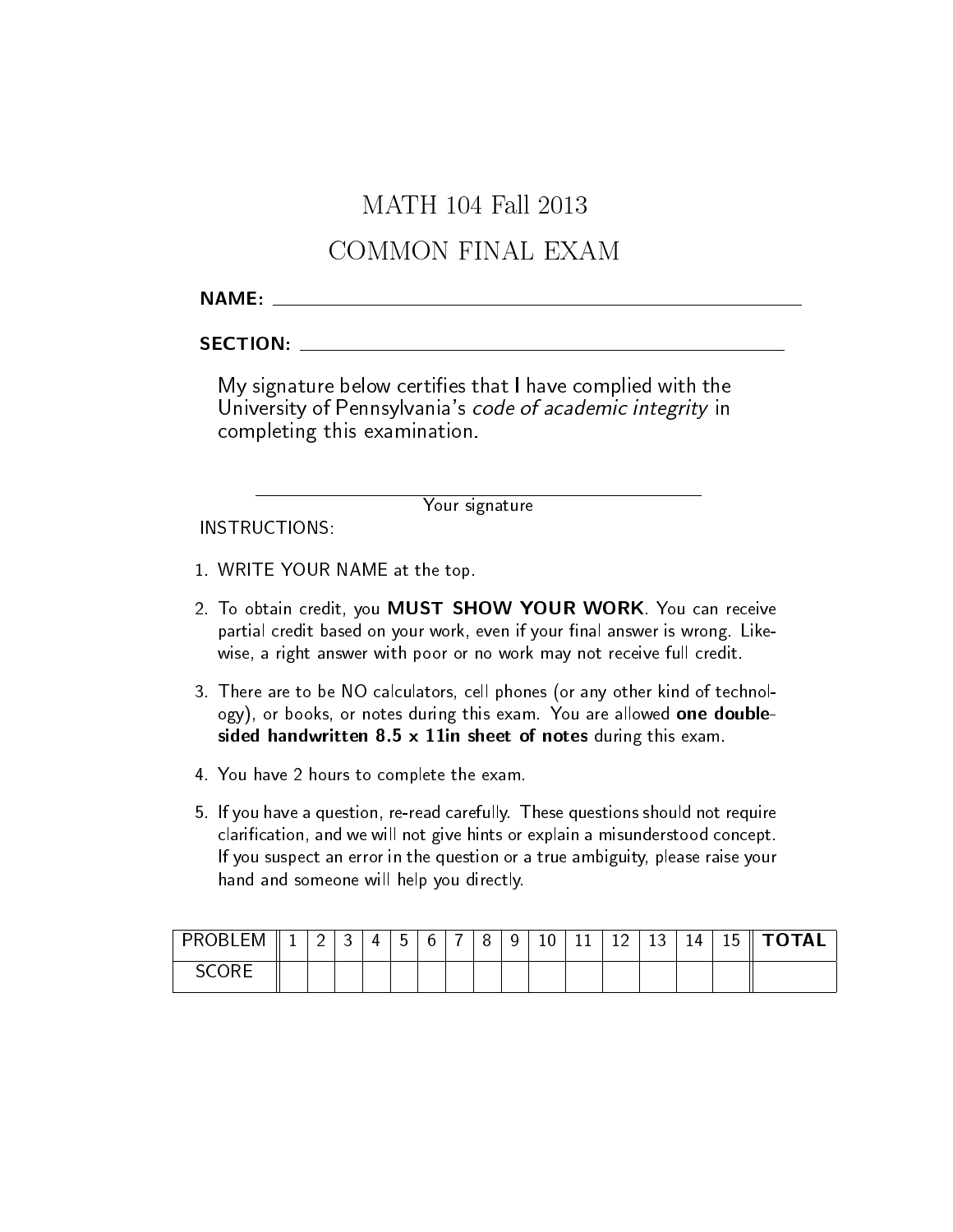- 1. Compute the following improper integral:  $\int_1^1$  $\overline{0}$  $\frac{1}{\sqrt{1}}$  $\frac{1}{1-x^2}dx.$ 
	- (a) 0
	- (b) 1
	- (c)  $\frac{\pi}{2}$ 2
	- (d)  $\pi$
	- (e) diverges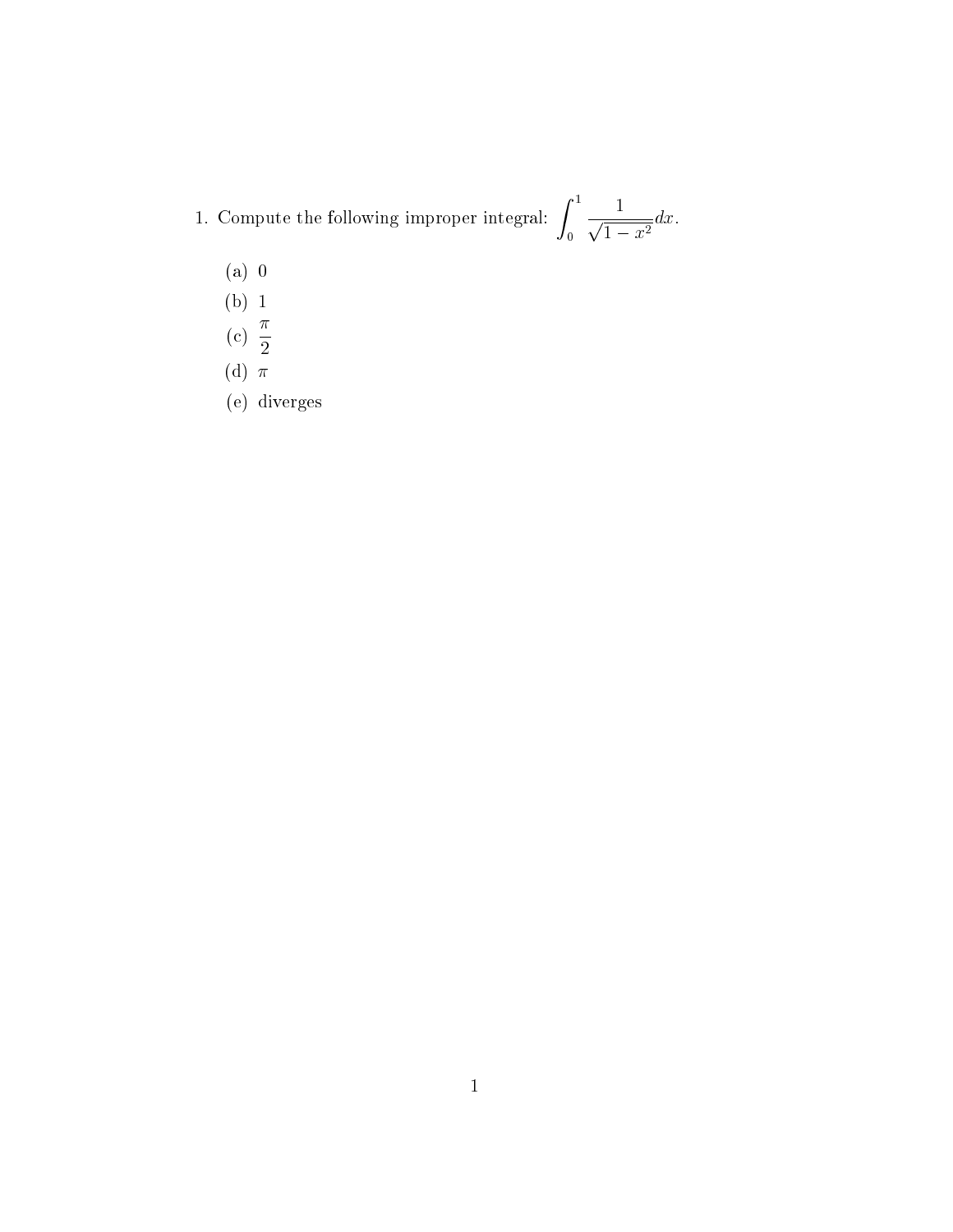2. Set up, but do not evaluate, the integral for the area of the surface obtained by rotating the curve

$$
y = \ln(x), \quad 1 \le x \le 4
$$

about the *x*-axis.

(a) 
$$
\int_{1}^{4} 2\pi x \sqrt{1 + x^{-2}} dx
$$
  
\n(b) 
$$
\int_{1}^{4} 2\pi \ln(x) \sqrt{1 + x^{-2}} dx
$$
  
\n(c) 
$$
\int_{1}^{4} 2\pi \ln(x) \sqrt{1 + \ln^{2}(x)} dx
$$
  
\n(d) 
$$
\int_{1}^{4} 2\pi x \sqrt{1 + \ln^{2}(x)} dx
$$

(e) none of the above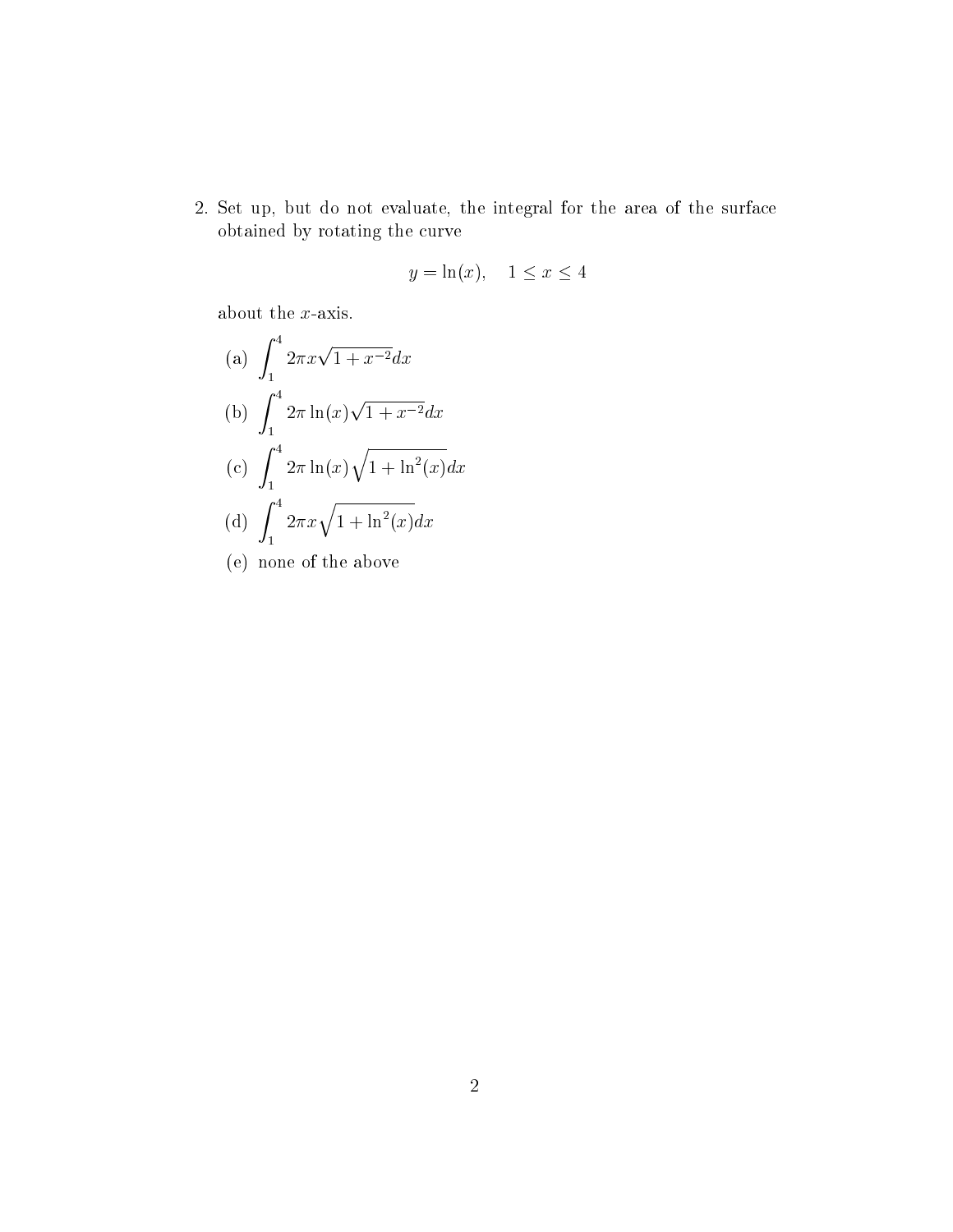3. Find the first few terms of the Maclaurin series for  $f(x) = \int x \sin(-x) dx$ 

(a) 
$$
C + \frac{1}{3}x^3 + \frac{1}{3! \cdot 5}x^5 + \frac{1}{5! \cdot 7}x^7 + \dots
$$
  
\n(b)  $C - \frac{1}{4}x^2 + \frac{1}{4! \cdot 6}x^4 - \frac{1}{6! \cdot 8}x^6 + \dots$   
\n(c)  $C - \frac{1}{3}x^3 + \frac{1}{3! \cdot 5}x^5 - \frac{1}{5! \cdot 7}x^7 + \dots$   
\n(d)  $C + x^3 - \frac{1}{3! \cdot 5}x^3 - \frac{1}{5!}x^5 + \dots$   
\n(e)  $C + \frac{1}{4}x^2 + \frac{1}{4! \cdot 6}x^4 - \frac{1}{6! \cdot 8}x^6 + \dots$   
\n(f)  $C + \frac{1}{3}x^3 - \frac{1}{3!}x^5 + \frac{1}{5!}x^7 + \dots$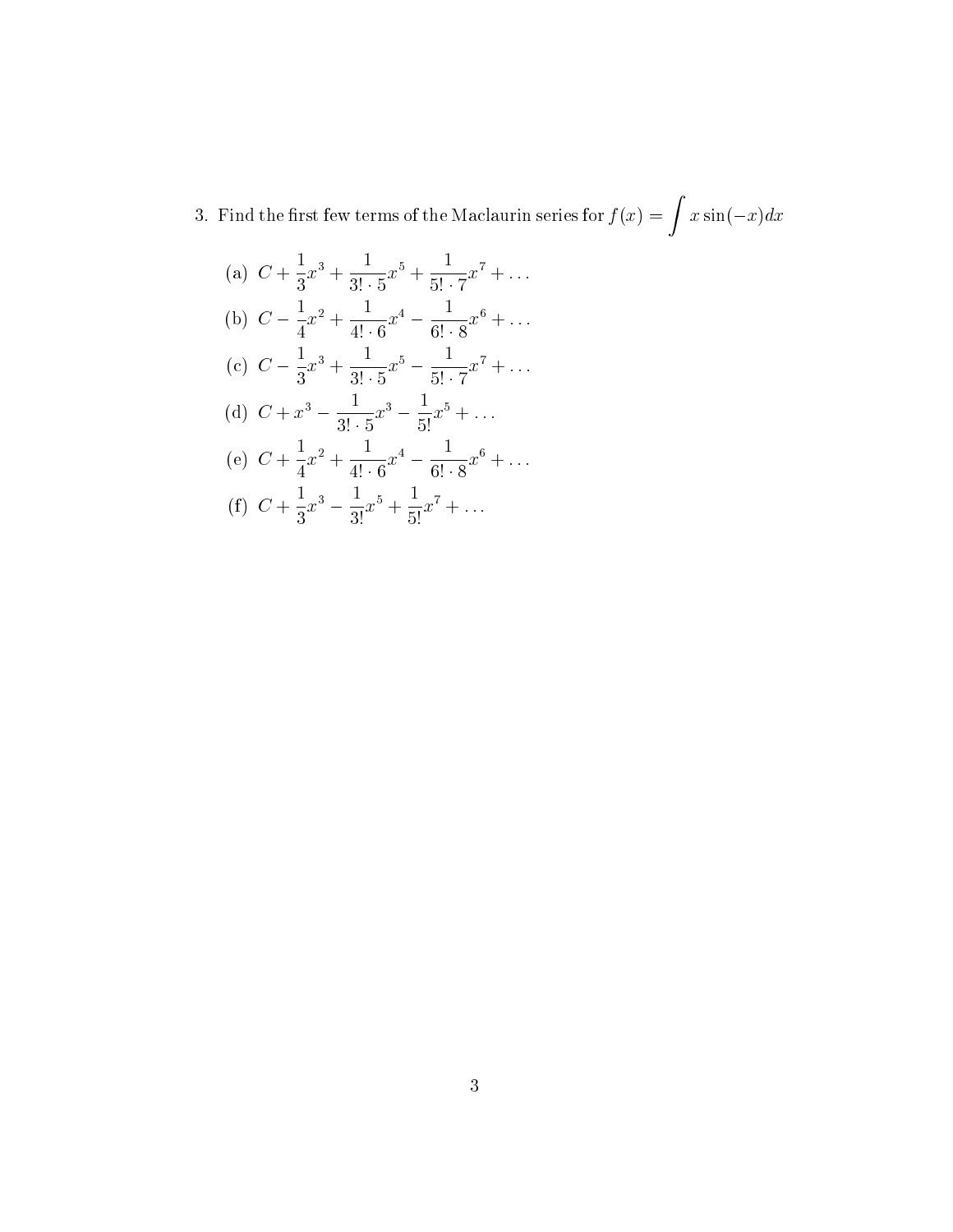4. Find the volume of the solid obtained by rotating the region bounded by the curves

$$
y = x \cdot \cos x
$$
 and the *x*-axis for  $0 \le x \le \frac{\pi}{2}$ 

about the y-axis.

- (a)  $4\pi$ (b)  $\frac{\pi^3}{8}$  $\frac{1}{2} - 4\pi$ (c) 1 (d)  $2\pi^2$ (e)  $\frac{\pi^2}{4}$  $\frac{1}{4}$  – 6 $\pi$
- (f)  $4\pi^3$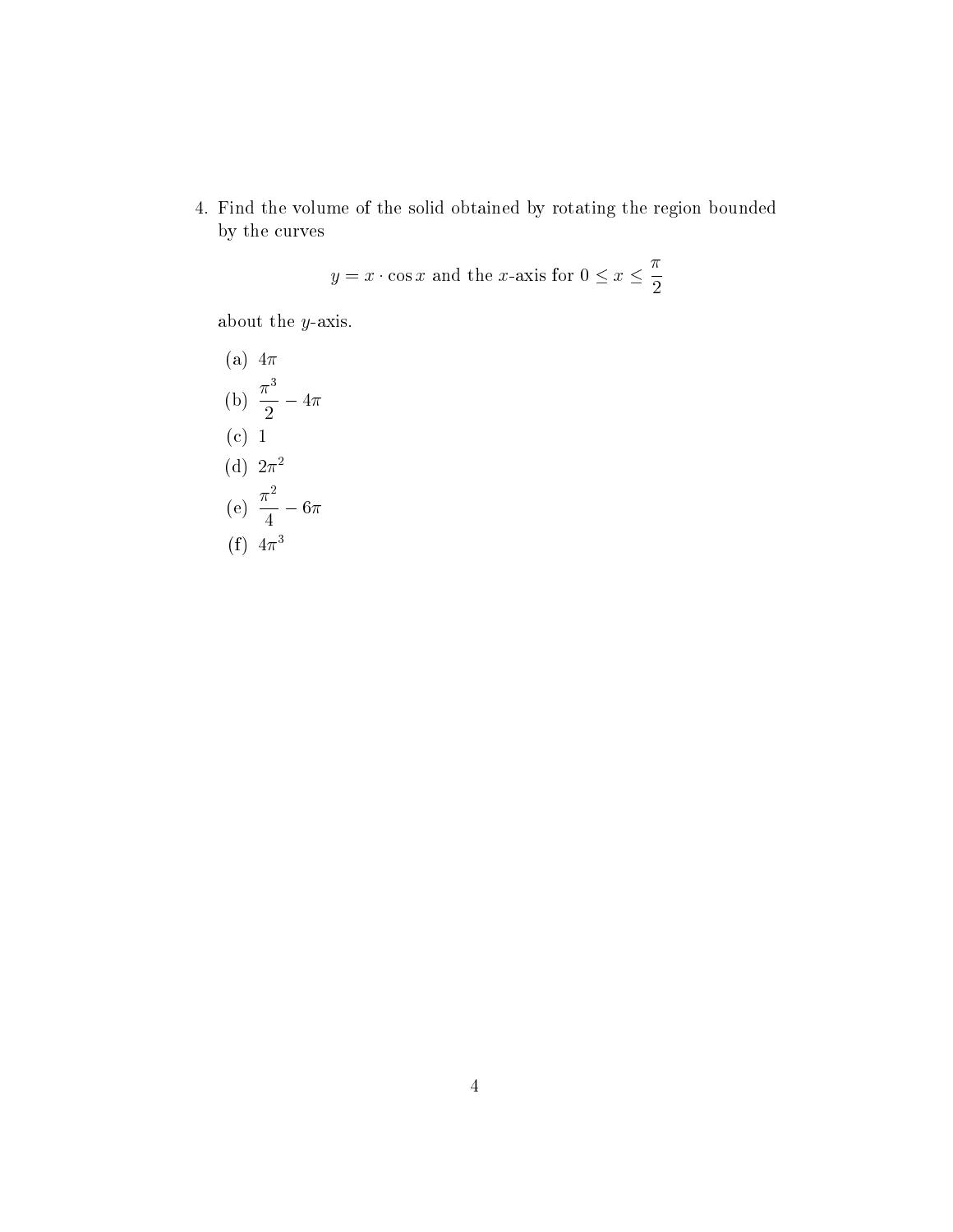5. Evaluate 
$$
\int_{1/2}^{1} \frac{y+4}{y^2+y} dy.
$$
  
\n(a)  $\ln\left(\frac{27}{4}\right)$   
\n(b)  $\ln\left(\frac{8}{3}\right)$   
\n(c)  $\frac{1}{2} \ln\left(\frac{8}{3}\right)$   
\n(d)  $\frac{1}{2} + 3(\ln 3 - \ln 2)$   
\n(e)  $\frac{9}{2} \ln 3 - 5 \ln 2$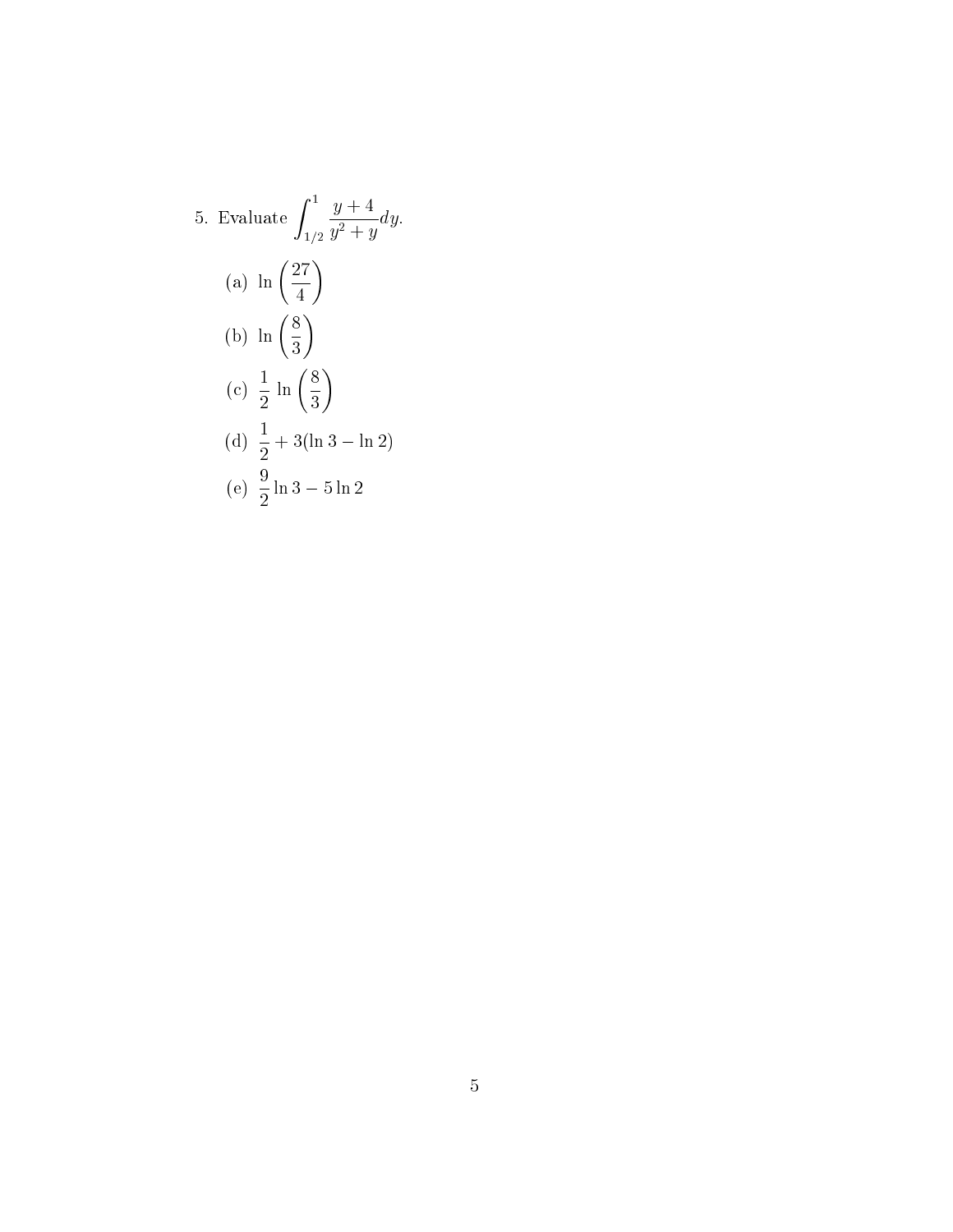- 6. The probability density function  $f(x)$  is equal to  $ke^{-3x}$  for  $x \ge 0$  and 0 for  $x < 0$ . Determine the value of k and the mean  $\mu$ .
	- (a)  $k = 3, \mu =$ 1 3 (b)  $k = 3, \mu = -$ 1 3 (c)  $k = 1, \mu =$ 1 9 1
	- (d)  $k = 1, \mu = -$ 9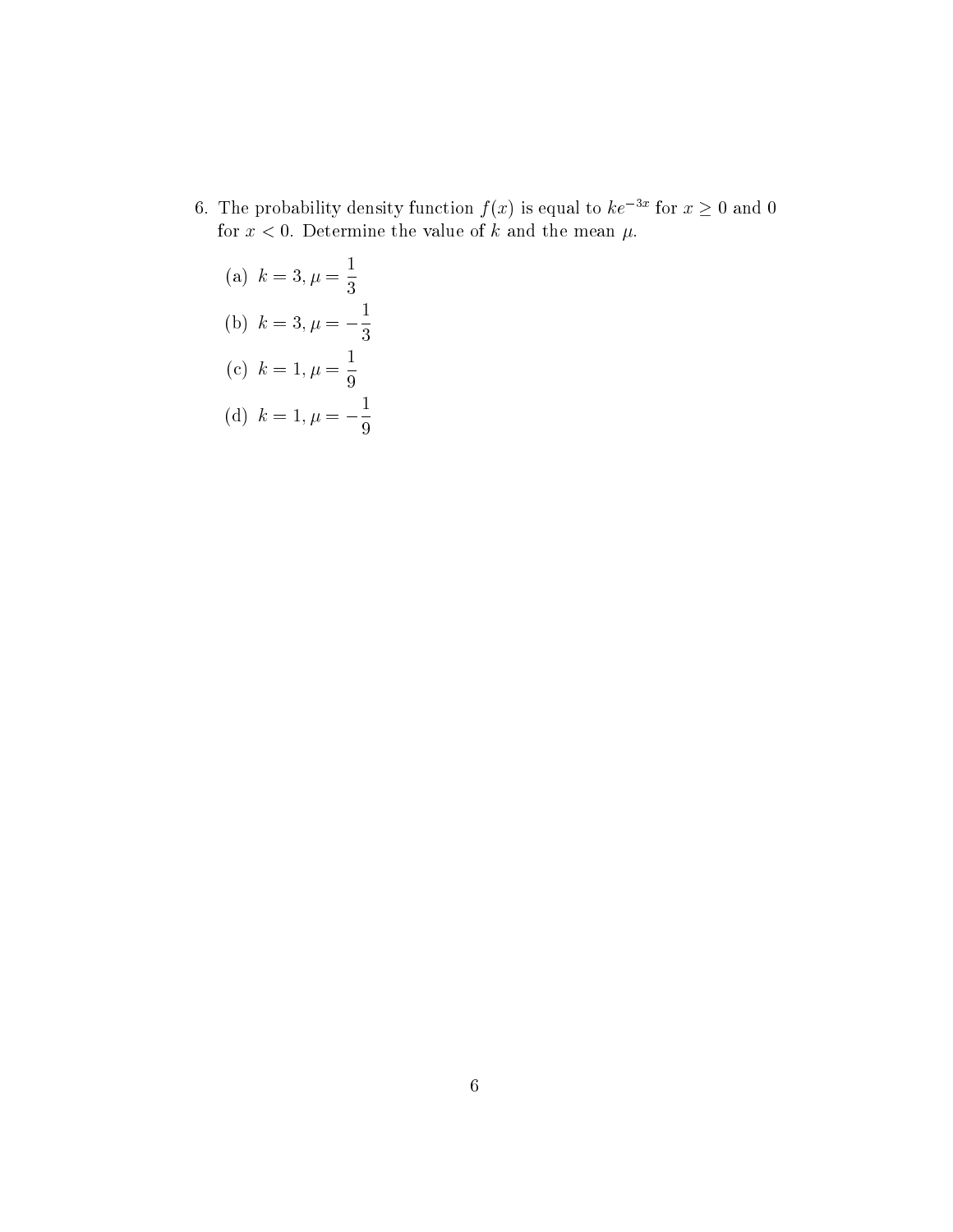7. Solve 
$$
y' = \frac{\cos x}{y^2}
$$
 with initial value  $y\left(\frac{\pi}{2}\right) = 1$ .  
\n(a)  $y = \sqrt[3]{3 \sin x - 2}$   
\n(b)  $y = \sqrt[3]{3 \sin x + 1}$   
\n(c)  $y = \sqrt[3]{\sin x}$   
\n(d)  $y = \sqrt[3]{3 \sin x}$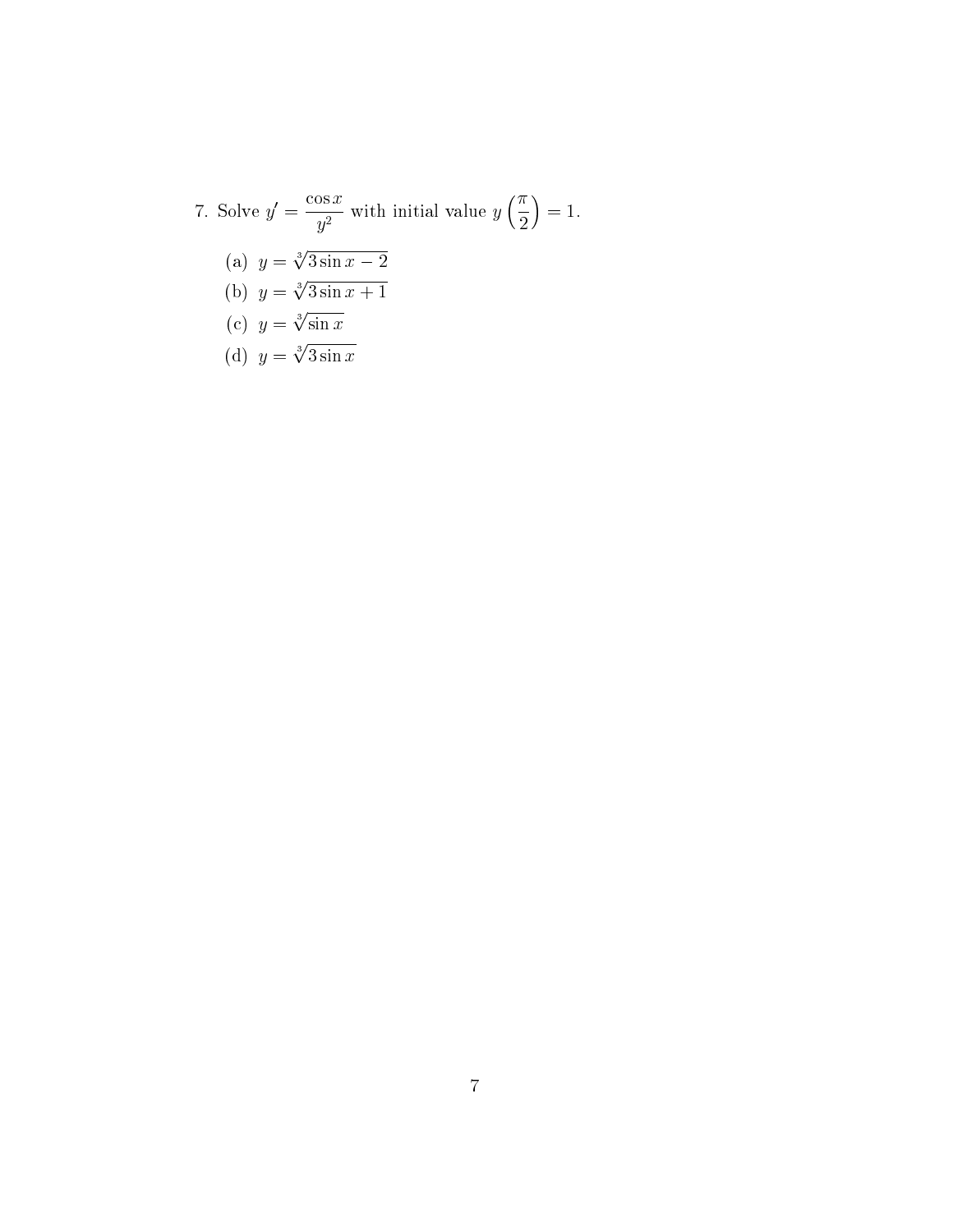#### 8. Suppose that  $\sum_{n=1}^{\infty}$  $n=0$  $a_n$  converges to 2. Then  $\sum^{\infty}_1$  $n=0$  $e^{a_n}$

- (a) converges to 1
- (b) converges to 2
- (c) converges to  $2^e$
- (d) converges to  $e^2$
- (e) diverges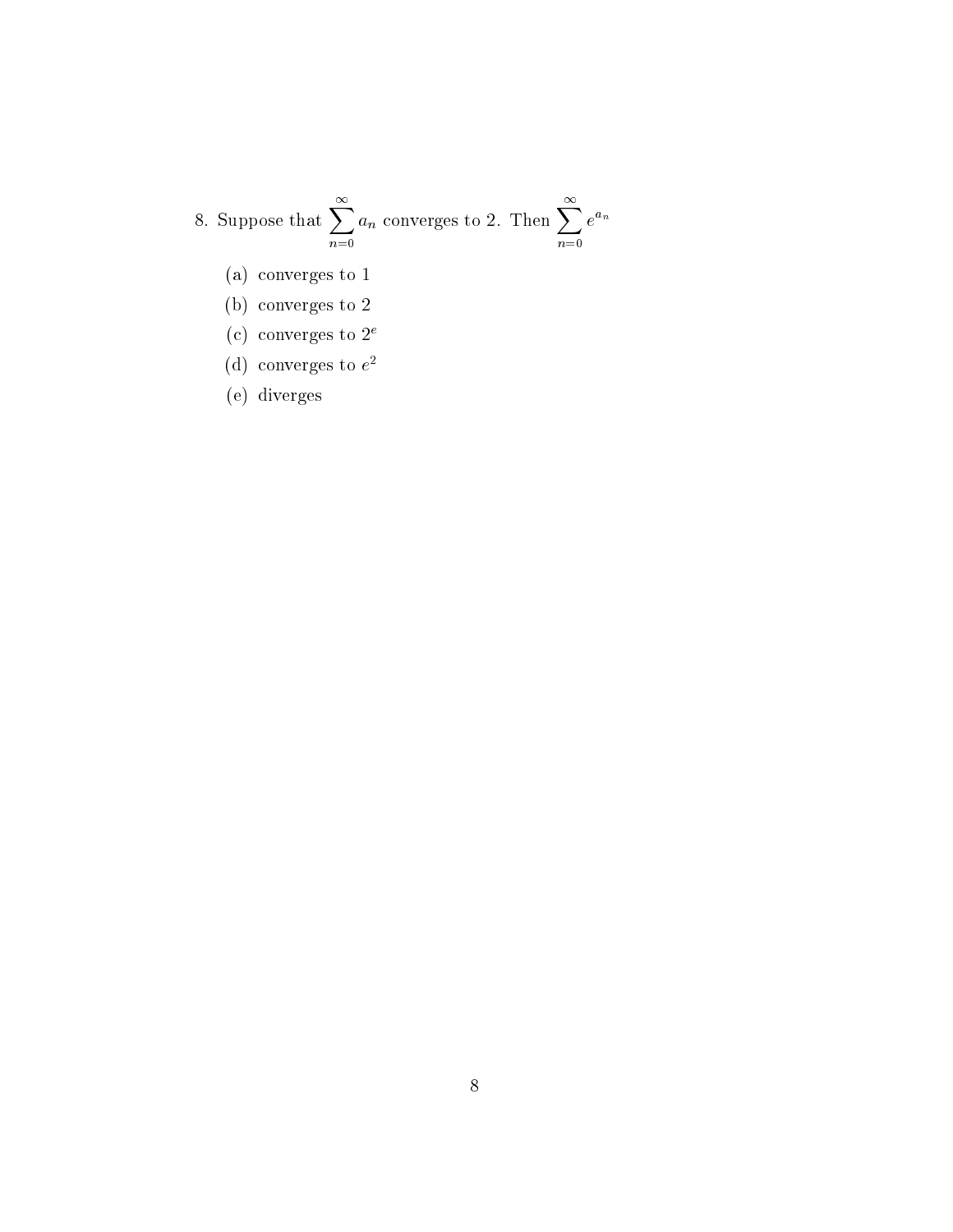9. Which of these quantities is closest to  $sin(1)$ ?

(a) 
$$
\frac{4}{5}
$$
  
\n(b)  $\frac{5}{6}$   
\n(c)  $\frac{101}{120}$   
\n(d)  $\frac{51}{60}$   
\n(e)  $\frac{13}{15}$   
\n(f) 1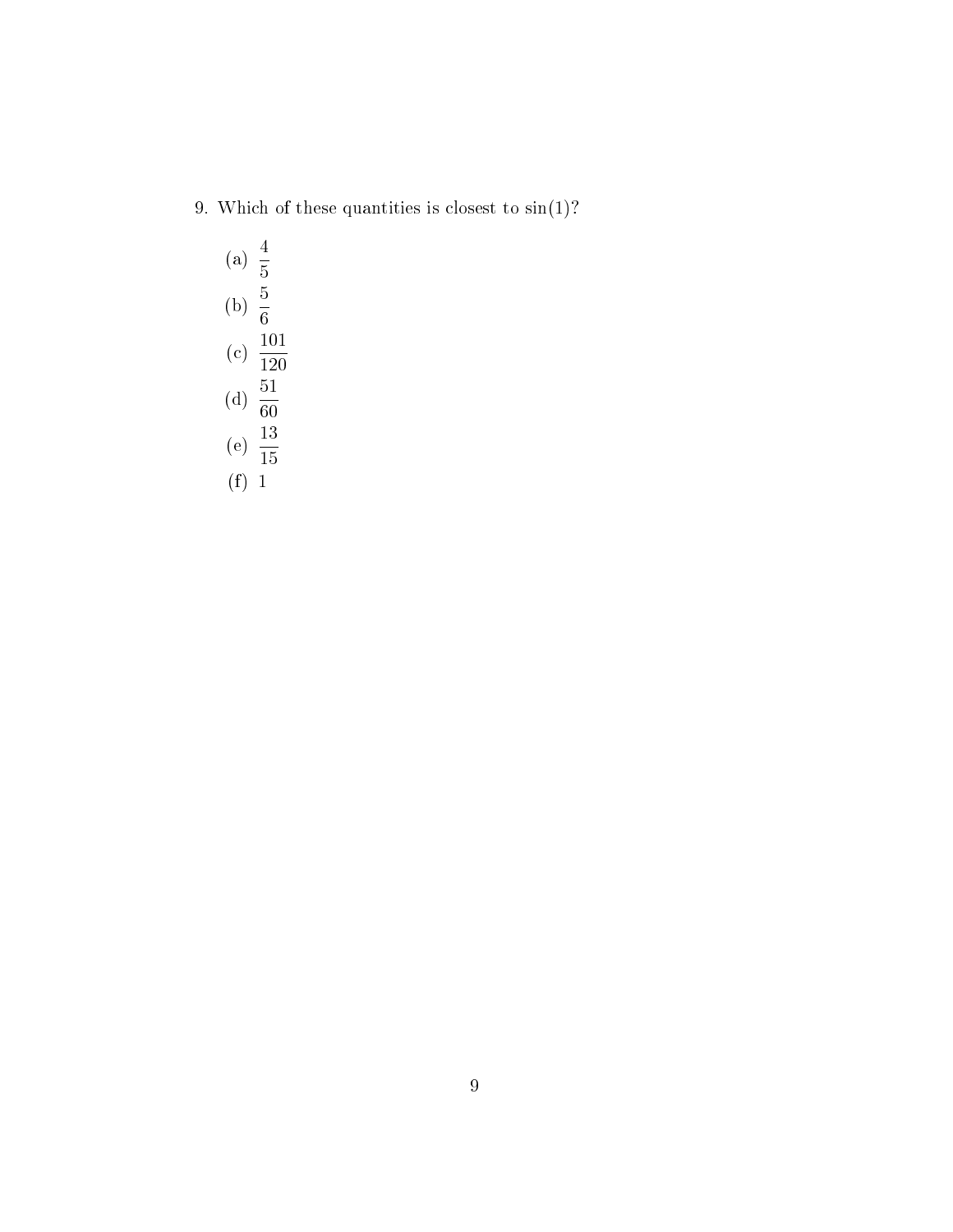10. Determine the interval of convergence for the power series

$$
\sum_{n=1}^{\infty} \frac{n!}{4^n (2n)!} (x-4)^n
$$

- $(a)$  [3, 5)
- (b)  $[3, 5]$
- (c)  $(3, 5]$
- (d)  $(3, 5)$
- (e)  $(-\infty,\infty)$
- (f)  ${4}$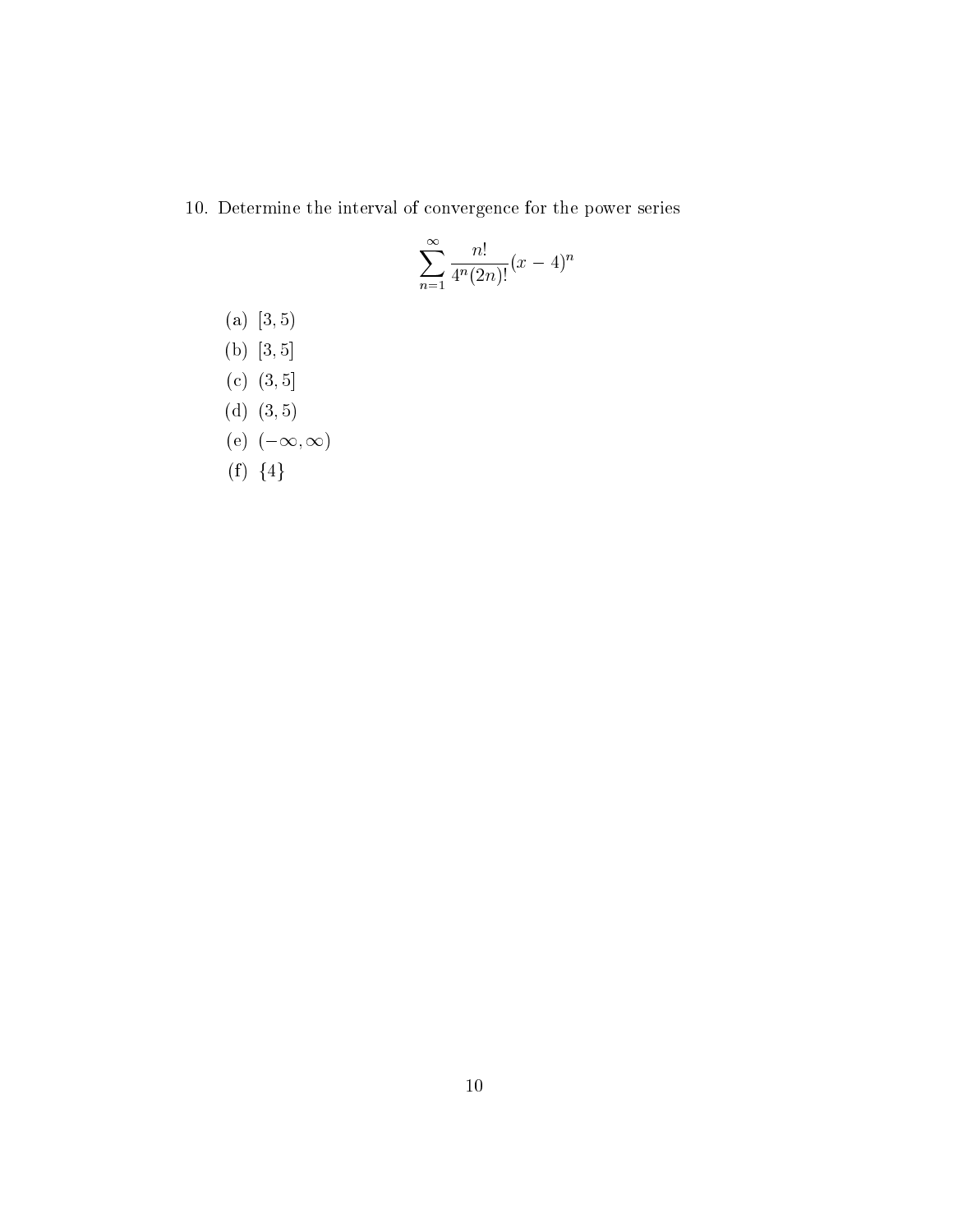- 11. Find the Taylor polynomial  $P_4(x)$  of order 4 for  $e^{\sin x}$  at  $x = 0$  and evalaute it at  $x = 1$ . Then  $P_4(1) = ?$ 
	- (a)  $\frac{1}{2}$ 8 (b) 0 (c) 9 (d)  $\frac{1}{2}$ 3 (e) 4  $(f) \frac{19}{6}$ 8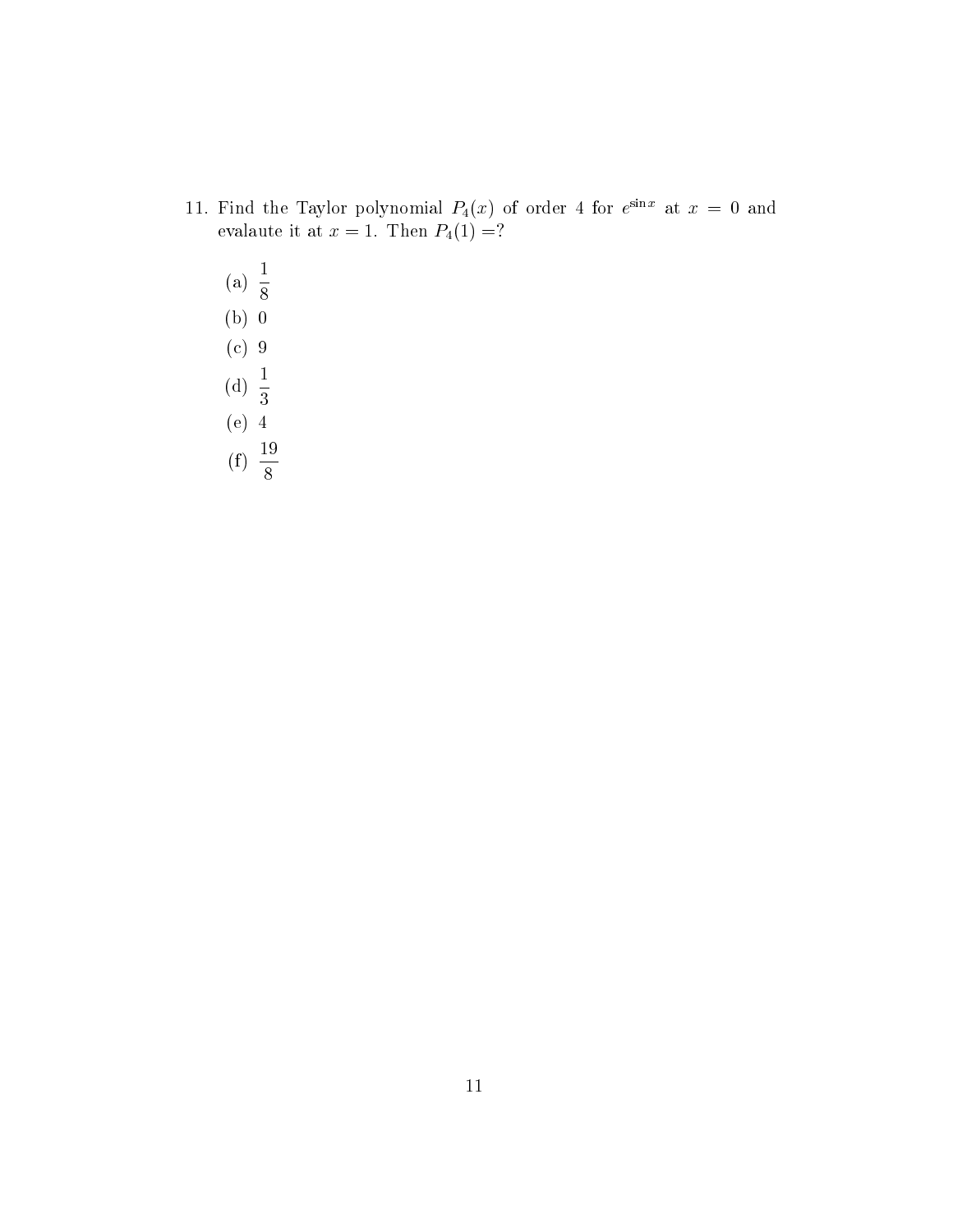12. A thin plate of constant density  $\delta = 2$  is bounded between the graphs  $y = e^{3x}$  and the lines  $x = 0$ ,  $x = 1$  and  $y = 0$ . Find the moment about the y-axis of the plate.

(a) 
$$
\frac{1}{4}(3 + 2e^3)
$$
  
\n(b)  $\frac{1}{9}(2 + e^3)$   
\n(c)  $\frac{2}{9}(1 + 2e^3)$   
\n(d)  $\frac{3}{7}(1 + e^3)$   
\n(e)  $\frac{1}{3}(2 + 2e^3)$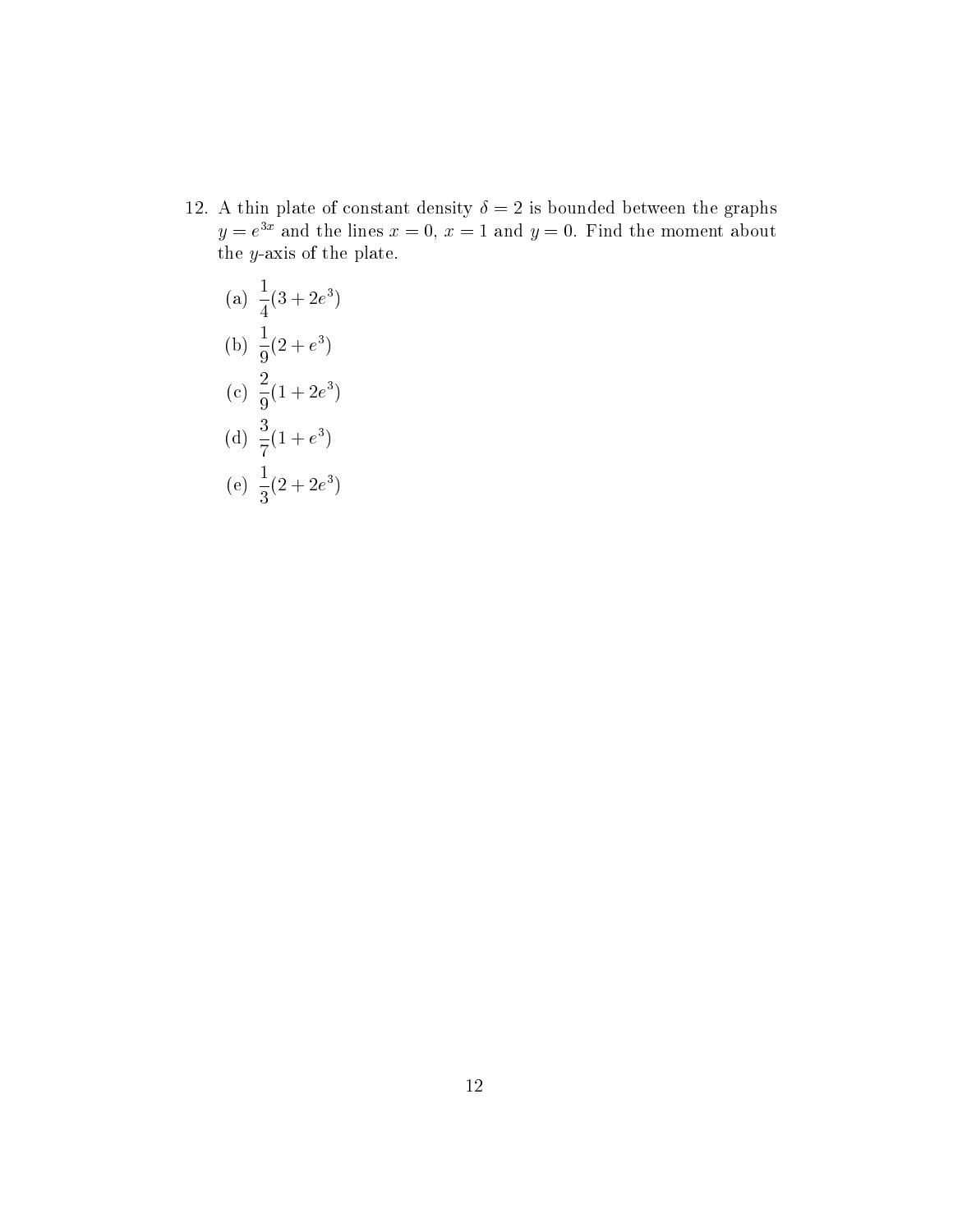#### 13. Which statement is true for the following series

I. 
$$
\sum_{n=0}^{\infty} \frac{1}{n^3 \cdot \sqrt{n+1}}
$$
 II. 
$$
\sum_{n=1}^{\infty} \frac{7^n}{2^n - 3n + 2}
$$
  
III. 
$$
\sum_{n=2}^{\infty} \frac{\cos(n\pi)}{\ln n}
$$
 IV. 
$$
\sum_{n=2}^{\infty} \frac{n^2 \cdot \sin(n)}{2^n}
$$

- (a) All four series diverge
- (b) All converge
- (c) II and III converge
- (d) I and II converge
- (e) I and IV converge
- (f) I and III converge
- (g) II and IV converge
- (h) III and IV converge
- (i) I, II and III converge
- (j) I, III and IV converge
- (k) II, III and IV converge
- (l) I, II and IV converge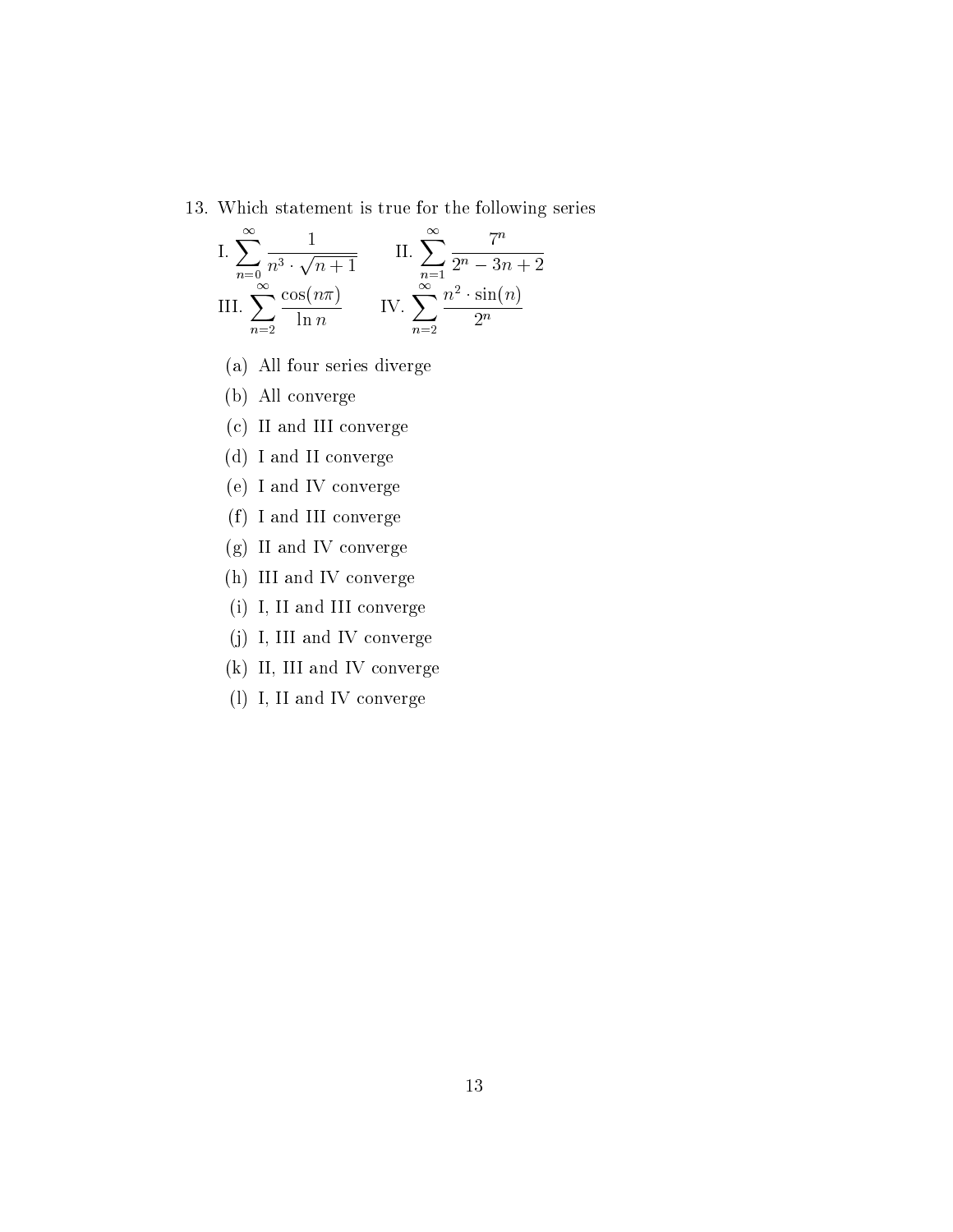14. Which equation best models the following statement? You may assume that  $P$  stands for population and  $t$  for time.

> \The percentage growth rate of a population remains constant at around 3% per year."

- (a)  $P(t) = P(0) + 0.03tP(0)$
- (b)  $P(t) = (1.03)^t$
- (c)  $P(t) = (1.03)^t P(0)$
- (d)  $P'(t) = 0.03$
- (e)  $P'(t) = 0.03P(t)$
- (f)  $P'(t) = 3\%$